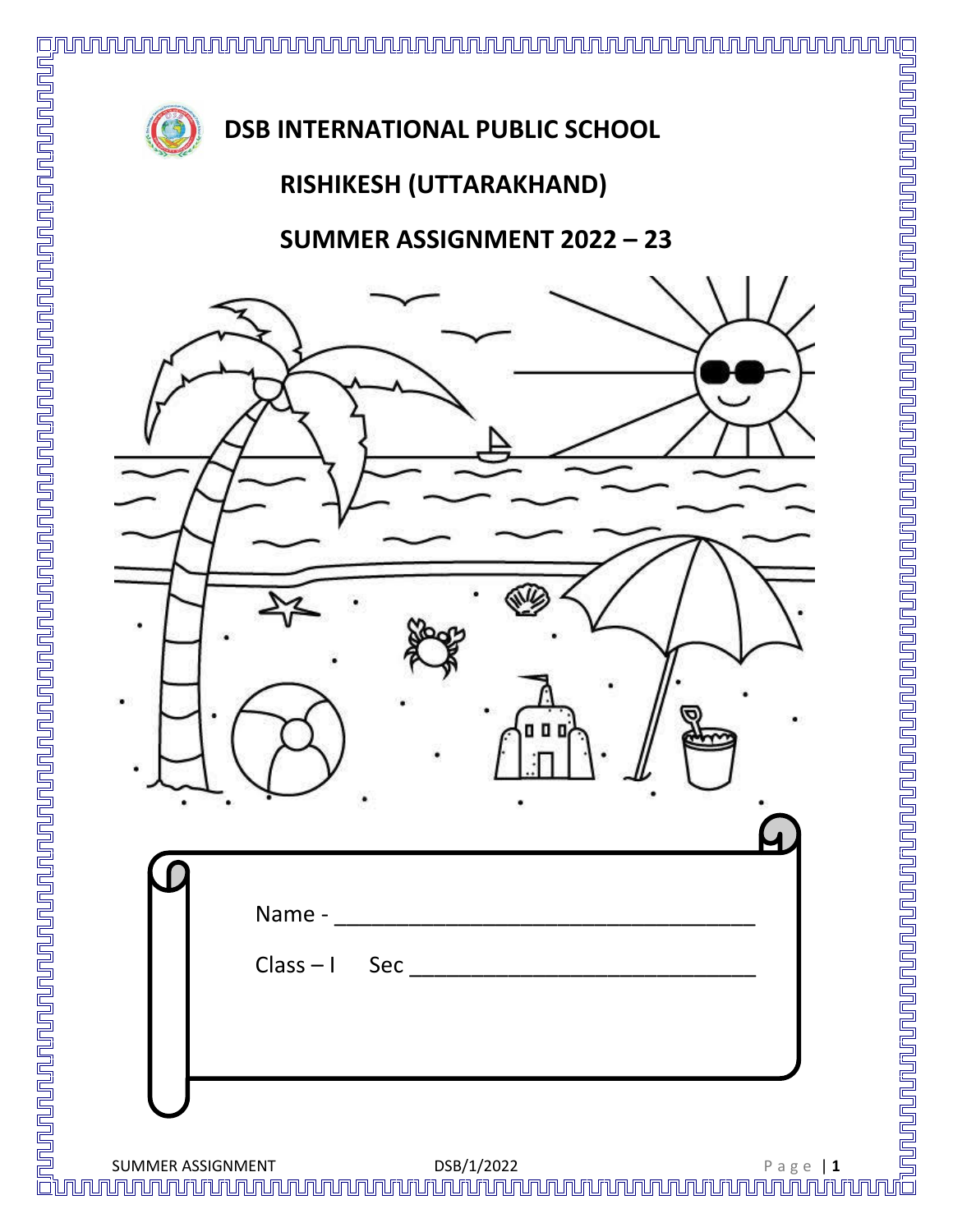**SOME IMPORTANT INSTRUCTIONS**

## **Dear Parents,**

Warm regards,

The much awaited summer break has finally arrived. We are sure you as parents must be looking forward to spend some quality time with your little ones by exploring new places, reading books, story – telling and playing games. These days are the most precious and memorable days of childhood.

We believe that each child is uniquely creative. Make your child join some hobby classes to enhance the innate talents. It's time to nurture young minds, inculcate moral values in them.

Keeping the child's interest in mind, fun filled assignments have been made to keep the child occupied for some time every day. Please guide your child to complete them and enjoy while doing it!!

## **Dear Children,**

Let's prepare ourselves not just to relax and rejuvenate but to also to utilize the time in creative and constructive way. It is the time of the year again when we can do things which we are unable to do during the regular routine days.

- Read books!! May it be fables, fairy tales, encyclopedia or comics. Explore the imaginative world and go on a fantasy tour.
- Run, exercise, sweat! Channelize your energy, build team spirit and enjoy playing challenging sports and games.
- Enhance your communication skills by conversing with your friends and family in English.
- Explore the culture and heritage of your city by visiting heritage sites like monuments and peep into the rich history.
- Plant at least one sapling this summer vacation and take good care of it.
- Visit your grandparents and relatives whom you have not seen for a few years.
- Maintain a balance diet including lots of salad and green leafy vegetables, fruits and liquid stuff like water, juices etc.

### **Instructions regarding holiday assignment.**

- **Note:** Holiday assignment carries marks hence submission of work post vacation is compulsory for all the students.
- The holiday homework must be done in a very neat and presentable manner.
- The child will be assessed for handwriting, presentation, neatness and completion of all the given tasks.
- Parents can be facilitators for the child at home but let the child complete all the work in his or her handwriting.
- Date for submission of holiday assignment will be  $5<sup>th</sup>$  July, 2022.

# Happy Holidays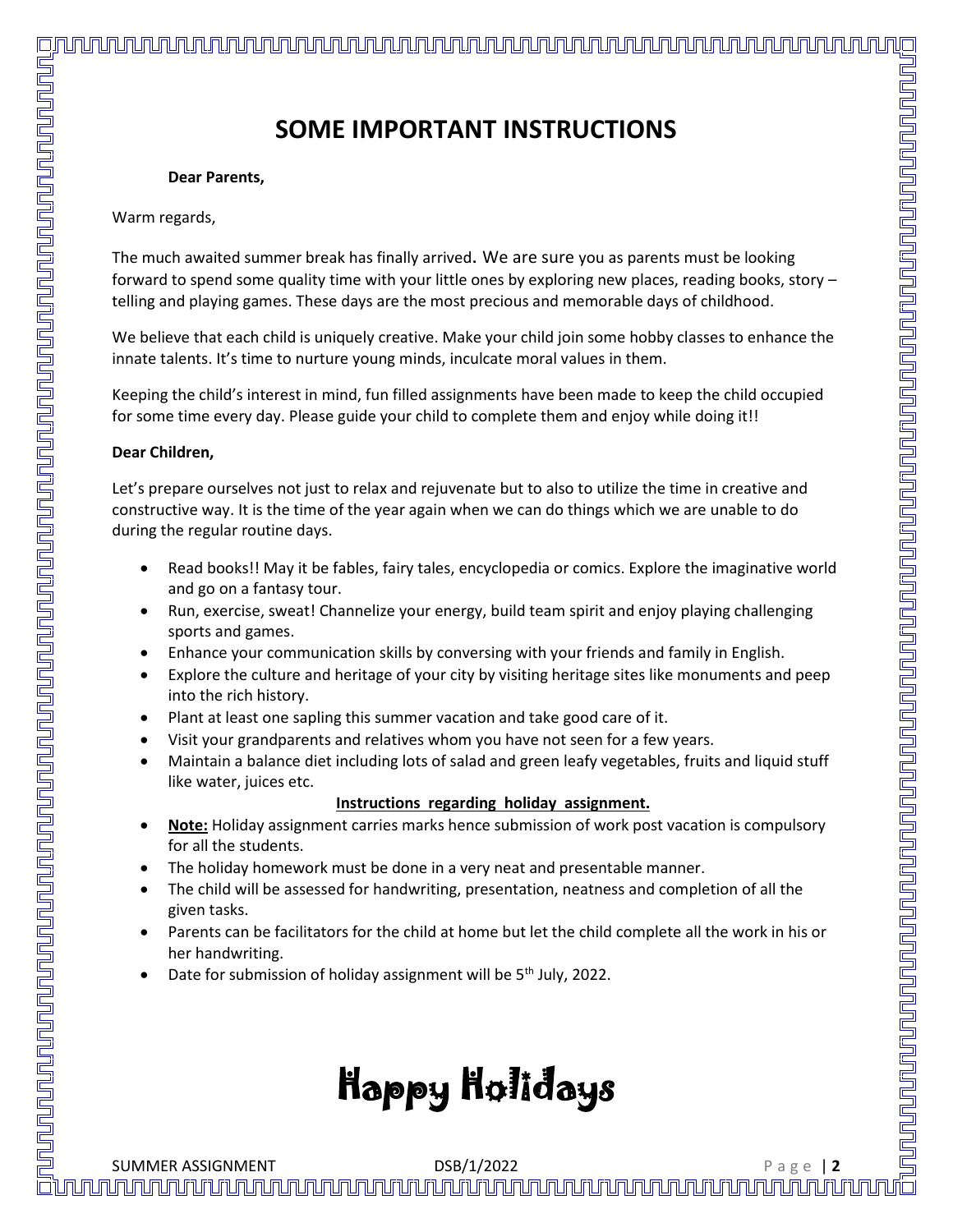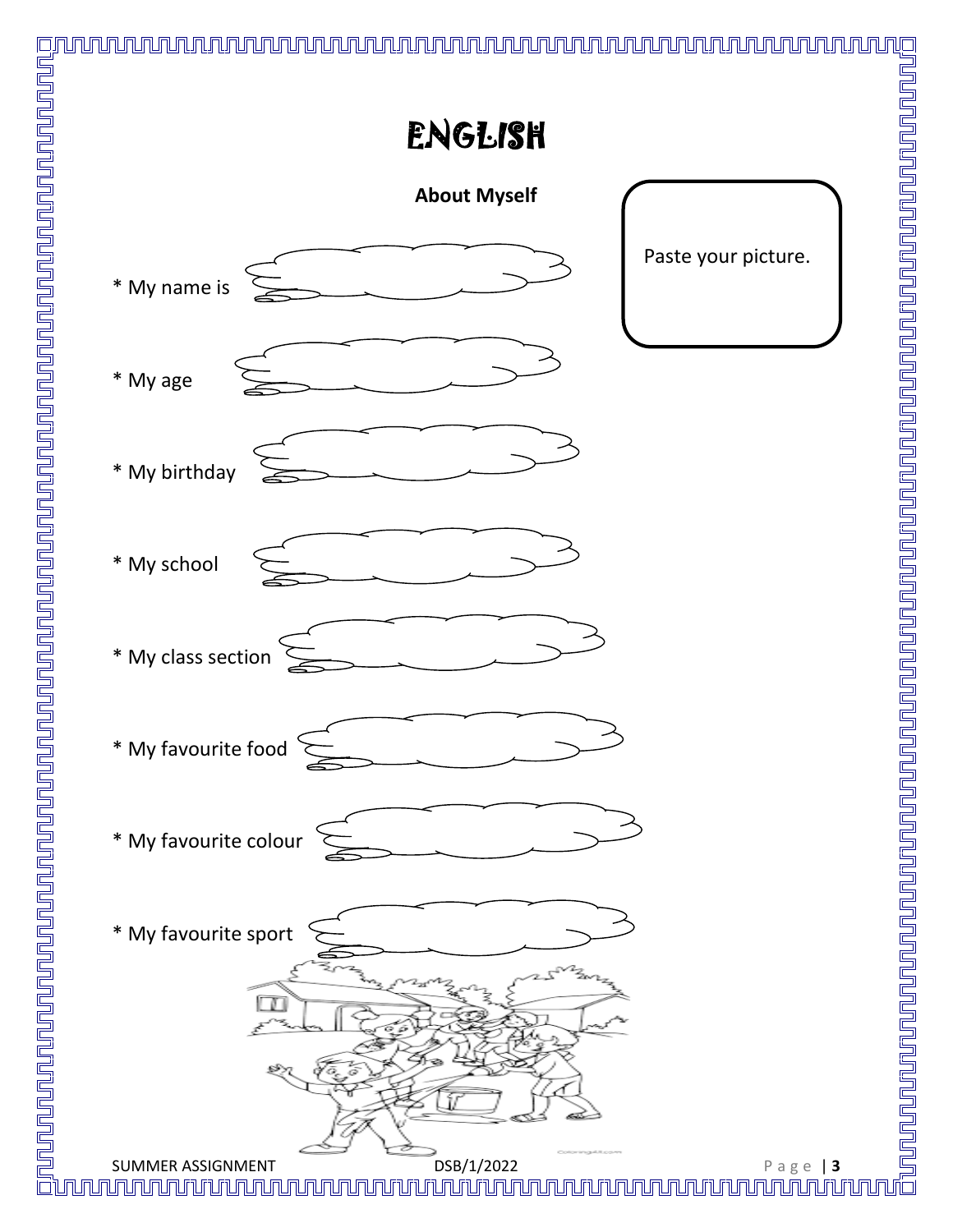## **Sound Words**

<u>mununu</u>

\* Write 5 'a' sound words.

\* Write 5 'e' sound words.

\* Write 5 'i' sound words.

\* Write 5 'o' sound words.

\* Write 5 'u' sound words.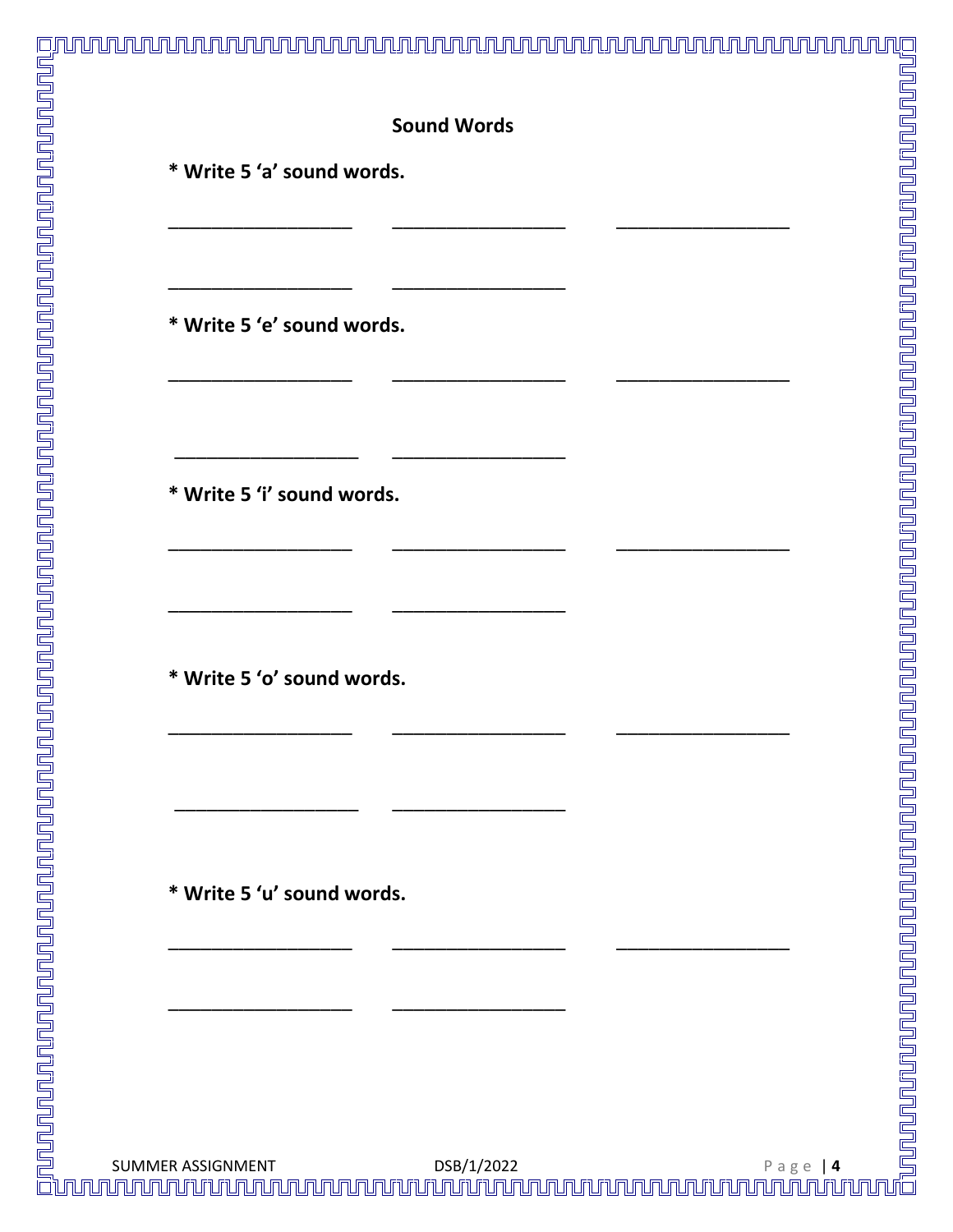

# **Articles**

**\* Write 'a' , 'an' or 'the' before the following naming words.**







\_\_\_\_\_ eagle \_\_\_\_ rabbit \_\_\_\_ice – cream



\_\_\_ Taj Mahal \_\_ onion \_\_\_ Sun

# **Rhyming Words**

**\* Circle the rhyming words.** 

| 1. house  | mouse  | day   |
|-----------|--------|-------|
| 2. straw  | table  | draw  |
| 3. huff   | sing   | puff  |
| 4. till   | bag    | fill  |
| 5. tricks | bricks | grass |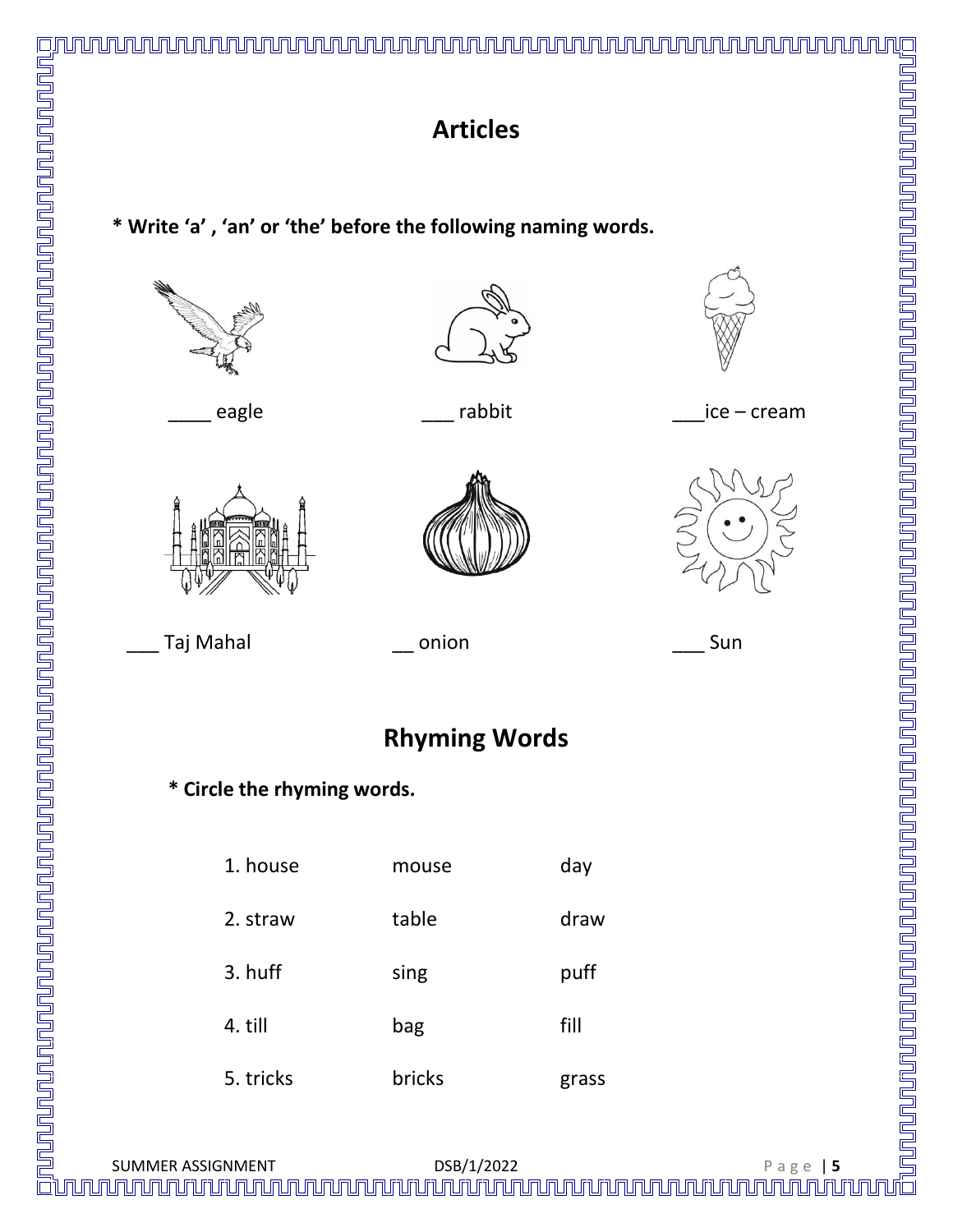

**\* Write 5 pages of cursive writing in your English note – book.**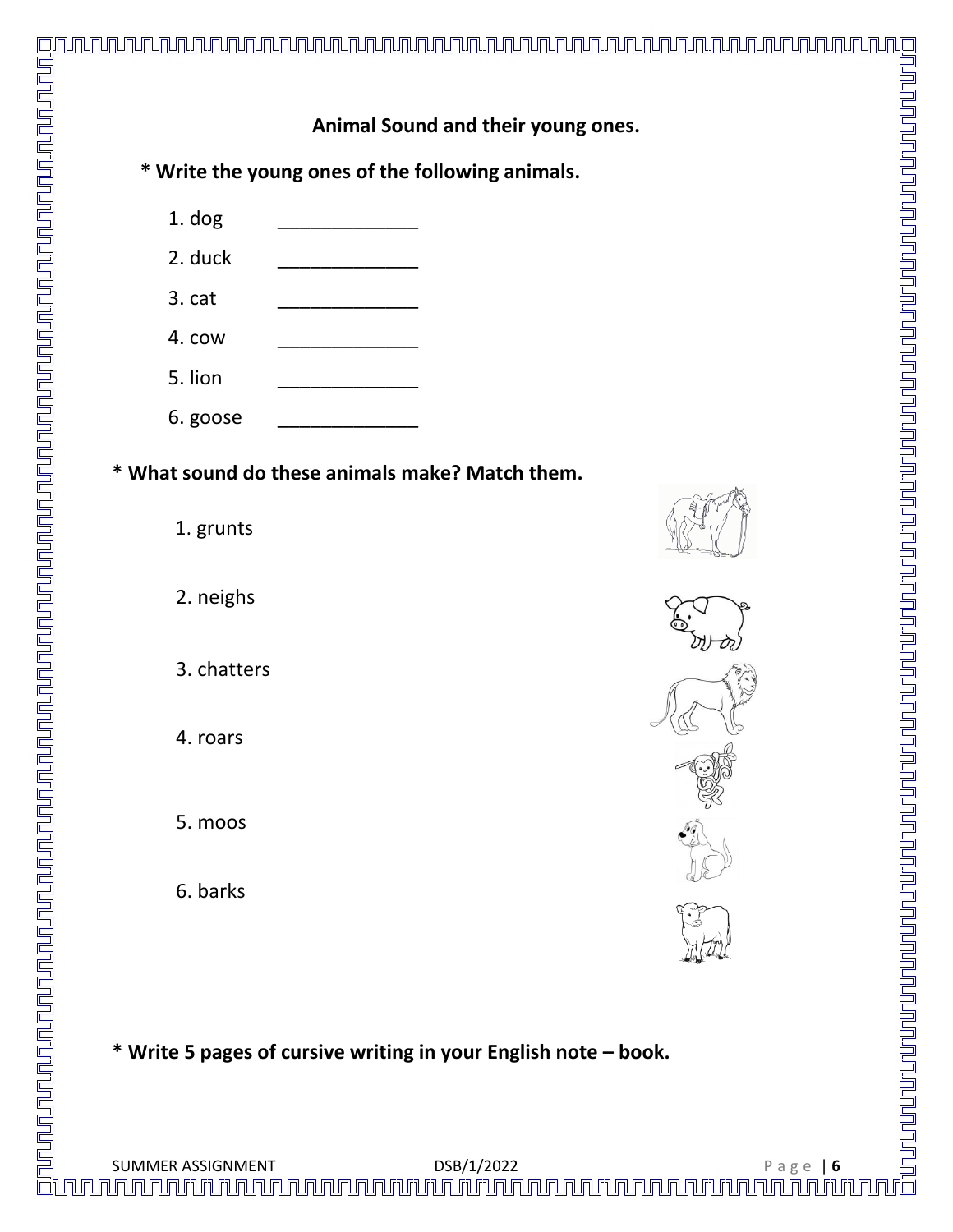**\* Look at the picture and write the noun words into the correct categories.** 

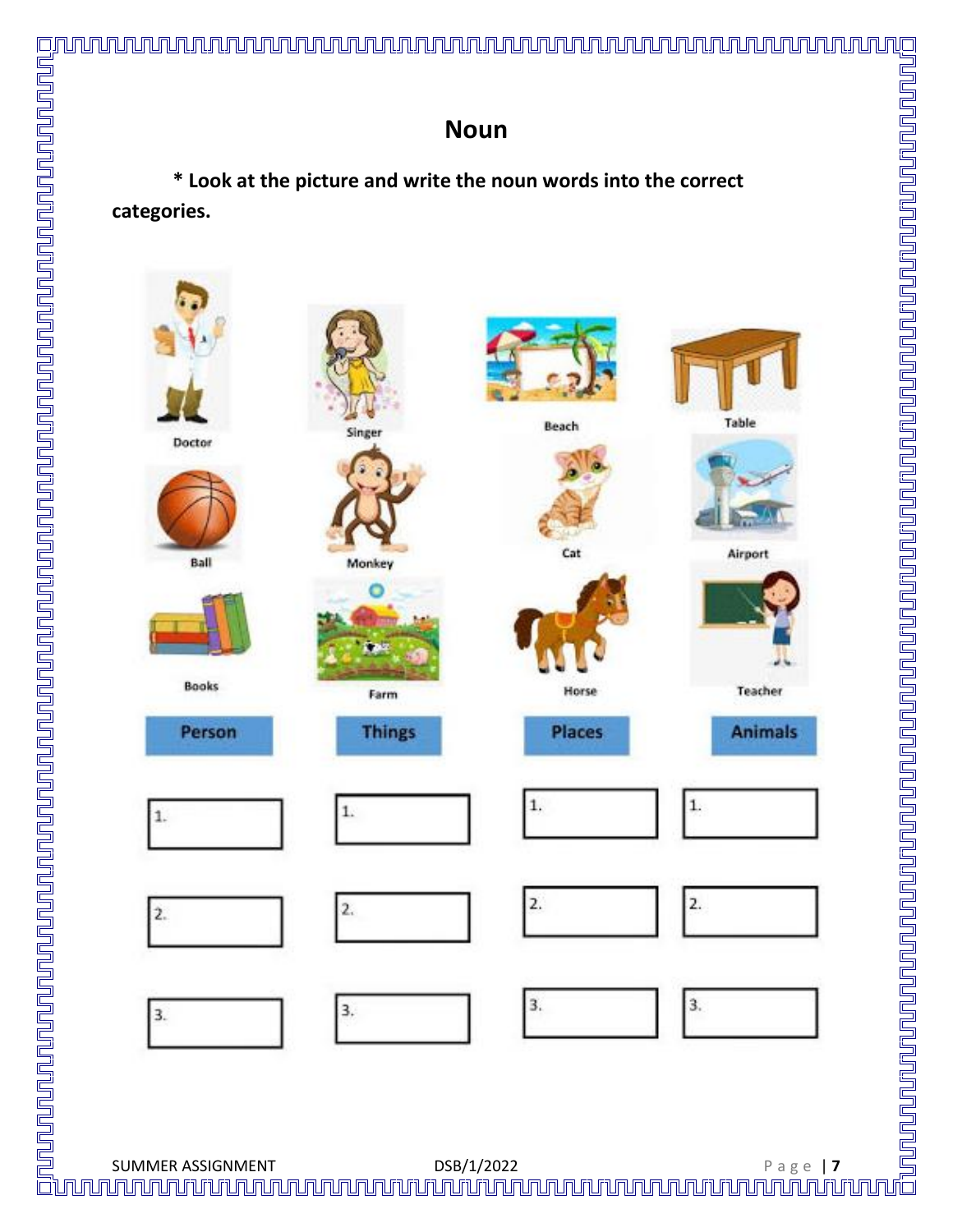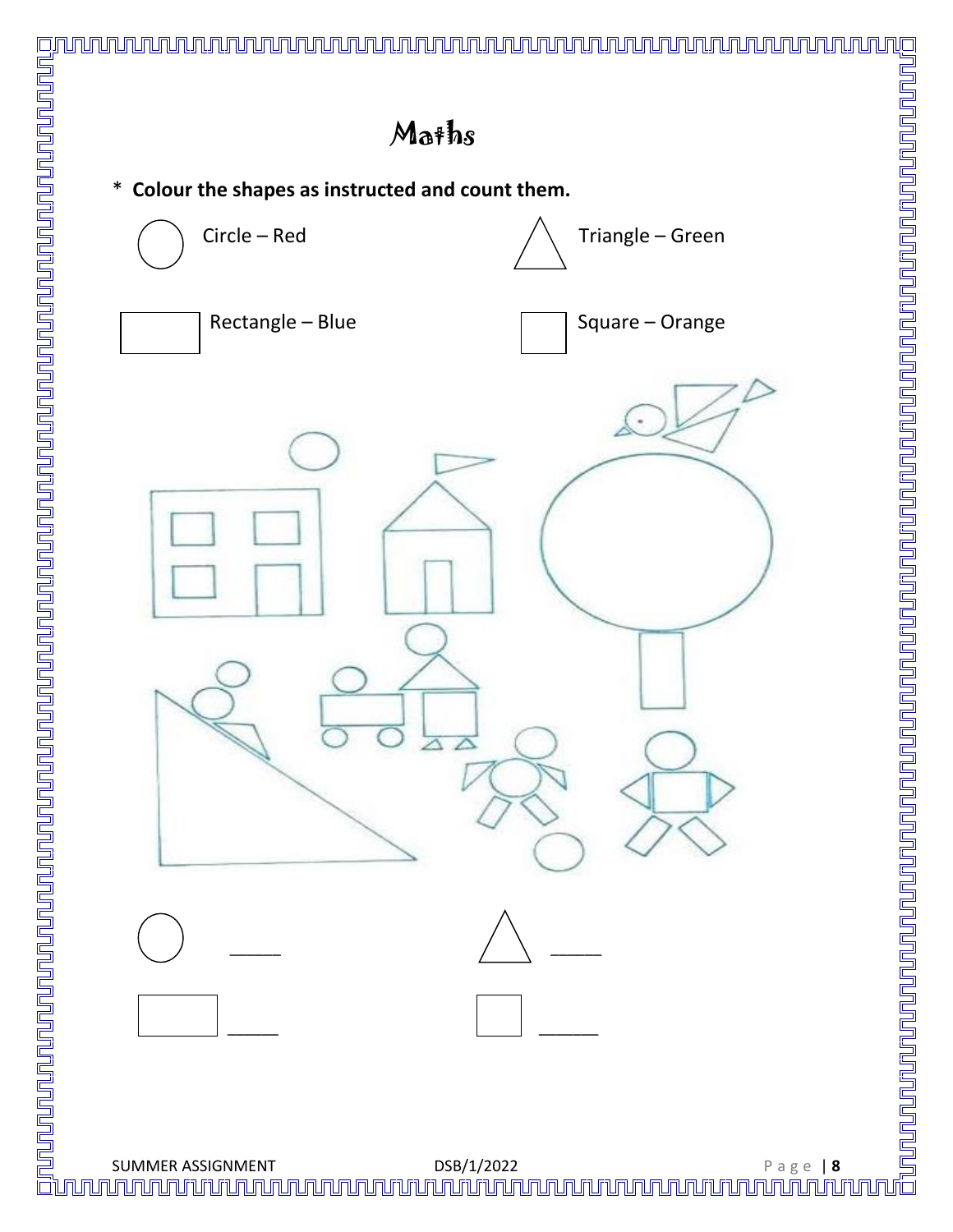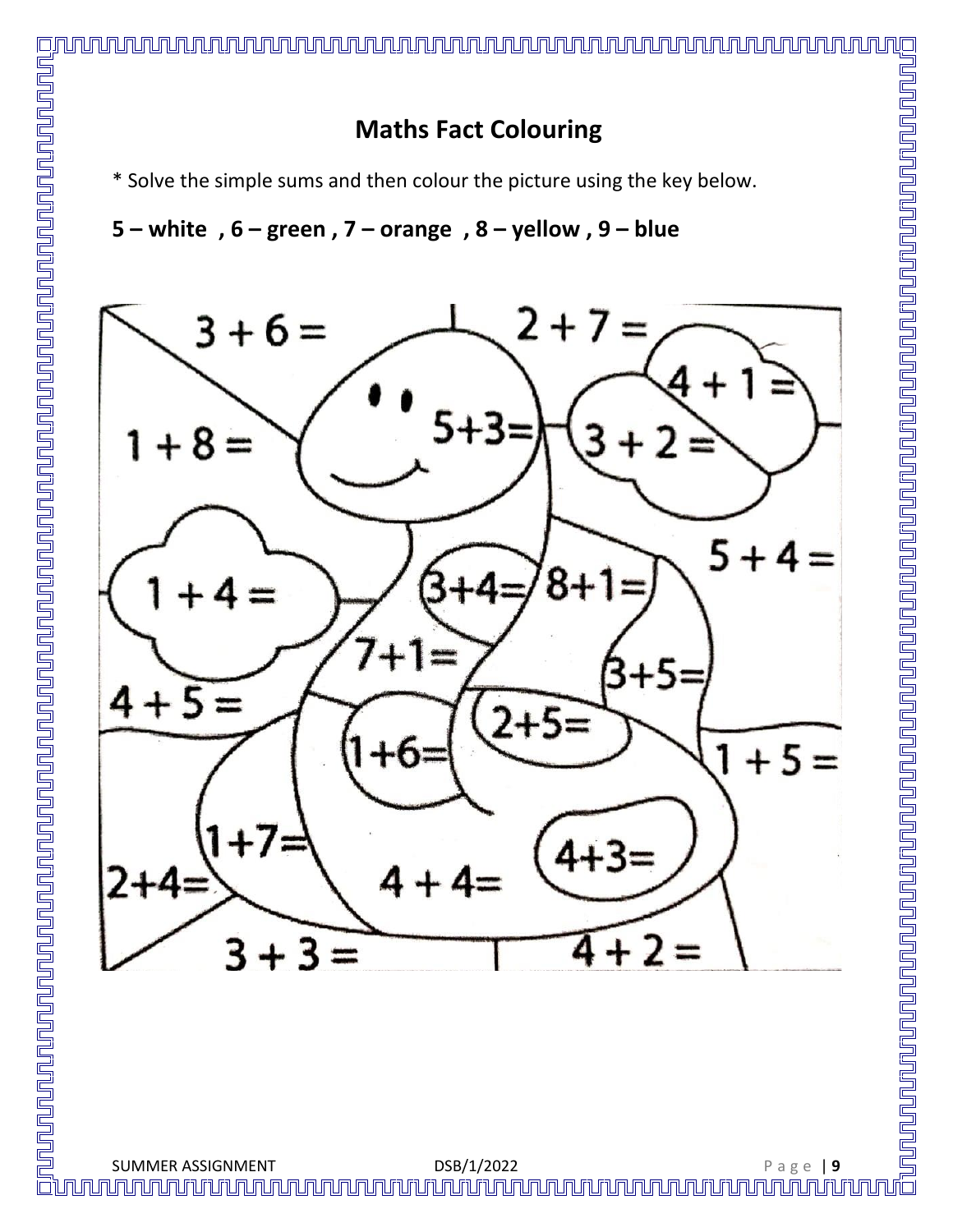# Expanded and Standard Notations



## **\* Write in standard form.**

| a. $400 + 50 + 4 =$ |  |
|---------------------|--|
| b. 300 + 10 + 9 =   |  |
| c. $100 + 20 + 0 =$ |  |
| d. 200 + 70 + 9 =   |  |
| e. $100 + 00 + 1 =$ |  |

- **\* Write and learn tables 2 to 5 in Maths note – book.**
- **\* Revise and practice numbers upto 500.**
- **\* Do Page No. 20 and 149 of Maths Magic Text – book.**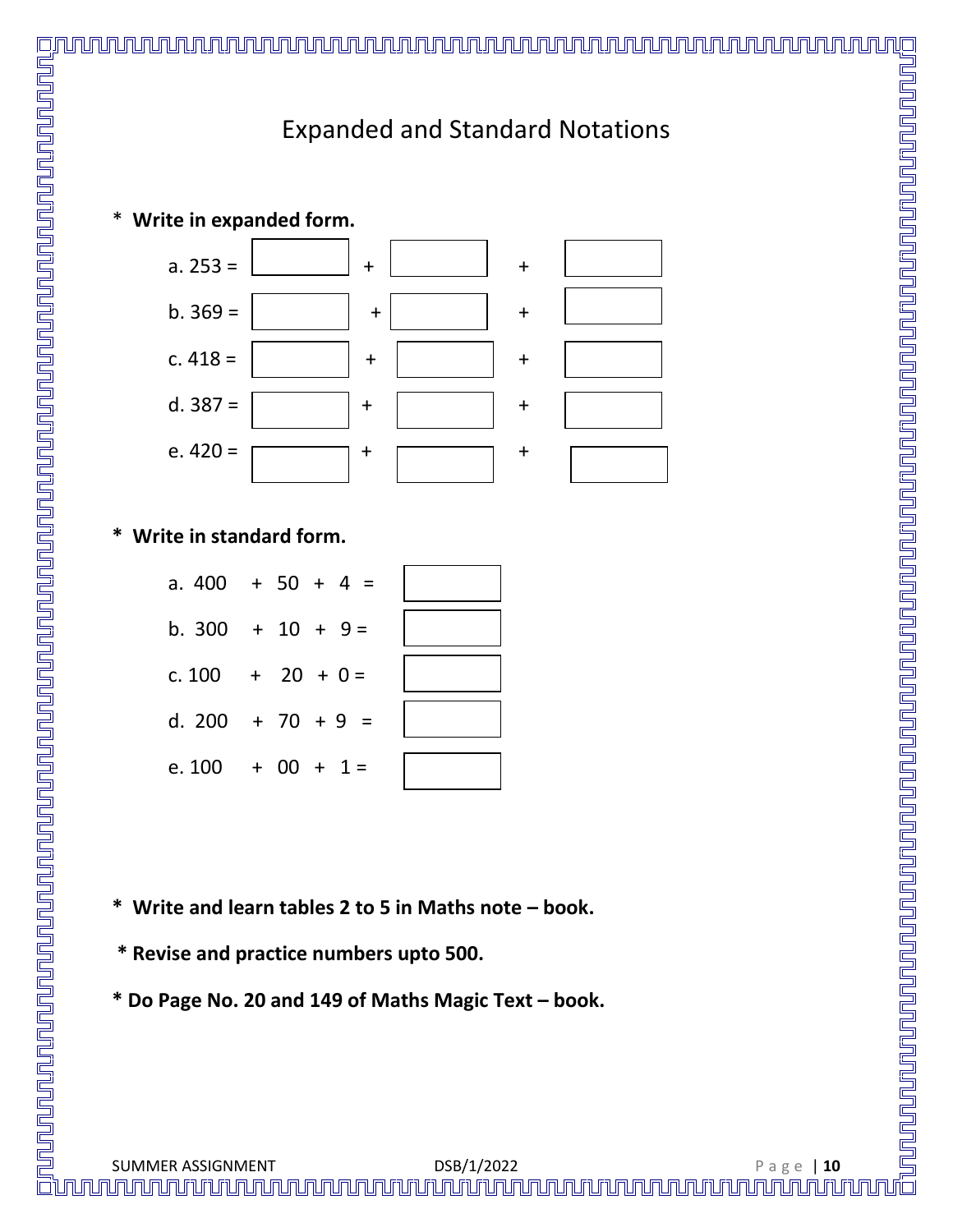<u>ununun mundun mundun mundun mundun mundun mundun masa yang berjada menjadi sebagai dan mengan mengan mengan m</u>

\* Look at the word grid and search the words on it. Colour the things we do with our legs ( with Pink ) and colour the things we do with our hands ( with Yellow).

| Paint                    | Eat          |                          | Write                     |             | Hold               | <b>Skip</b>      |              |                         |
|--------------------------|--------------|--------------------------|---------------------------|-------------|--------------------|------------------|--------------|-------------------------|
| <b>Stand</b>             |              | Run                      | Jump                      |             | <b>Throw</b>       |                  |              |                         |
| $\boldsymbol{A}$         | G            | W                        | $\mathsf{R}$              | H           | $\mathbf O$        | $\mathsf{L}$     | D            | T                       |
| D                        | $\cup$       | $\mathsf R$              | $\cup$                    | N           | $\pmb{\mathsf{X}}$ | $\mathsf{S}$     | G            | E                       |
| $\mathsf K$              | K            | $\overline{\phantom{a}}$ | $\mathbf O$               | Q           | Y                  | T                | $\mathsf{V}$ | P                       |
| J                        | L            | T                        | P                         | T           | T                  | $\mathbf{A}$     | F            | $\mathbf O$             |
| $\pmb{\pmb{\pmb{\cup}}}$ | ${\sf N}$    | E                        | $\boldsymbol{\mathsf{A}}$ | T           | $\mathsf{H}$       | $\mathsf{N}$     | $\mathsf{S}$ | $\mathbf{I}$            |
| M                        | $\mathsf{S}$ | $\mathsf K$              | $\mathbf{I}$              | P           | $\mathsf R$        | D                | $\mathsf R$  | $\mathbf U$             |
| P                        | $\mathbf B$  | $\mathbf{\mathsf{J}}$    | N                         | $\mathbf C$ | $\mathbf O$        | $\mathbf{Z}$     | D            | $\overline{\mathsf{H}}$ |
| $\mathsf{V}$             | $\mathsf{N}$ | M                        | T                         | B           | W                  | $\boldsymbol{A}$ | L            | K                       |

# **Scrap – Book Activity**

\* Make a butterfly or a flower by pasting grains or pulses.

\* Paste 5 pictures of healthy and junk food.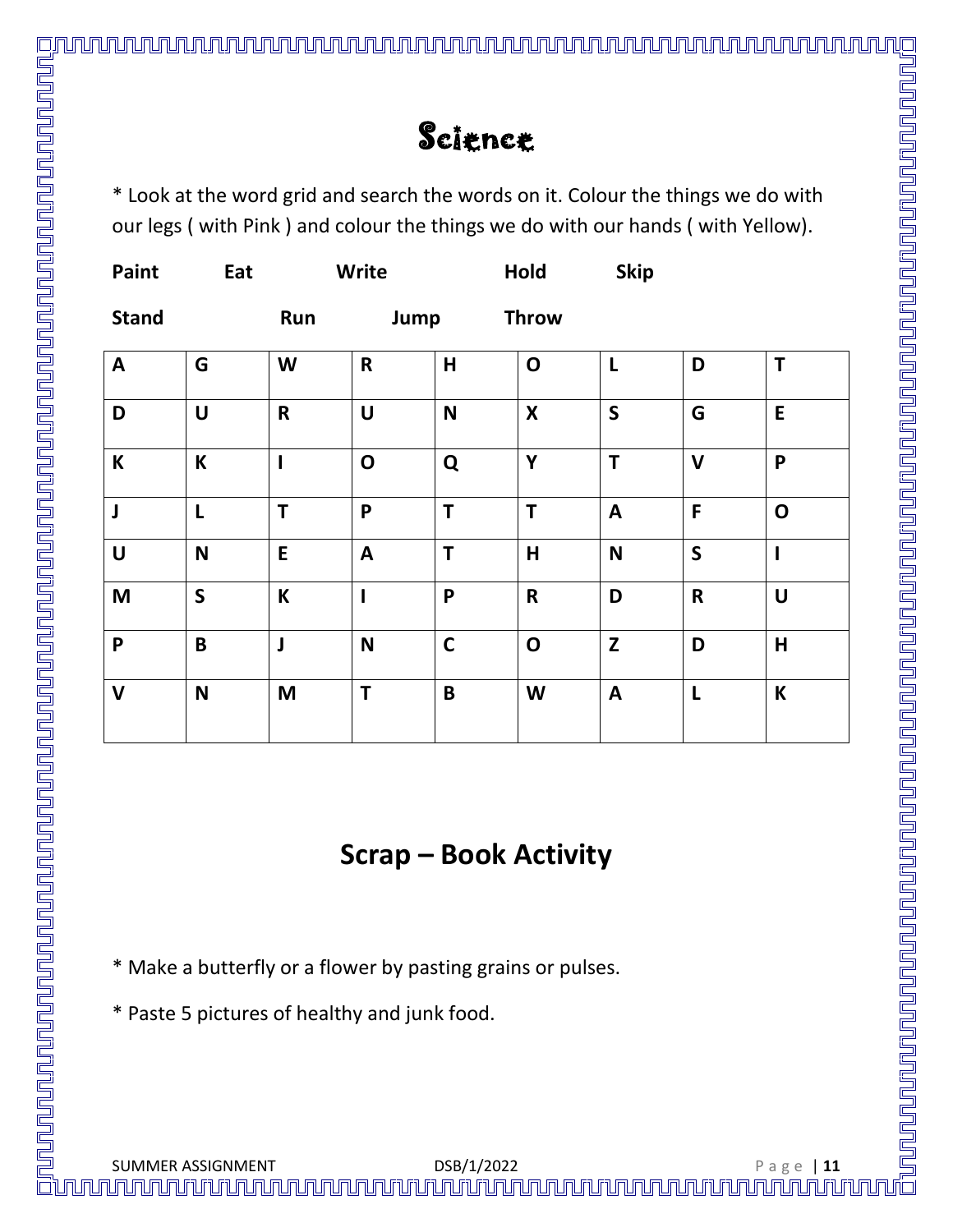# **\* Circle the odd one out**

| 1. | apple | radish | banana  |
|----|-------|--------|---------|
| 2. | mango | orange | potato  |
| 3. | onion | cheese | curd    |
|    | pasta | milk   | noodles |
| 5. | rice  | wheat  | rose    |

# **\* Identify the following food items and write their names.**